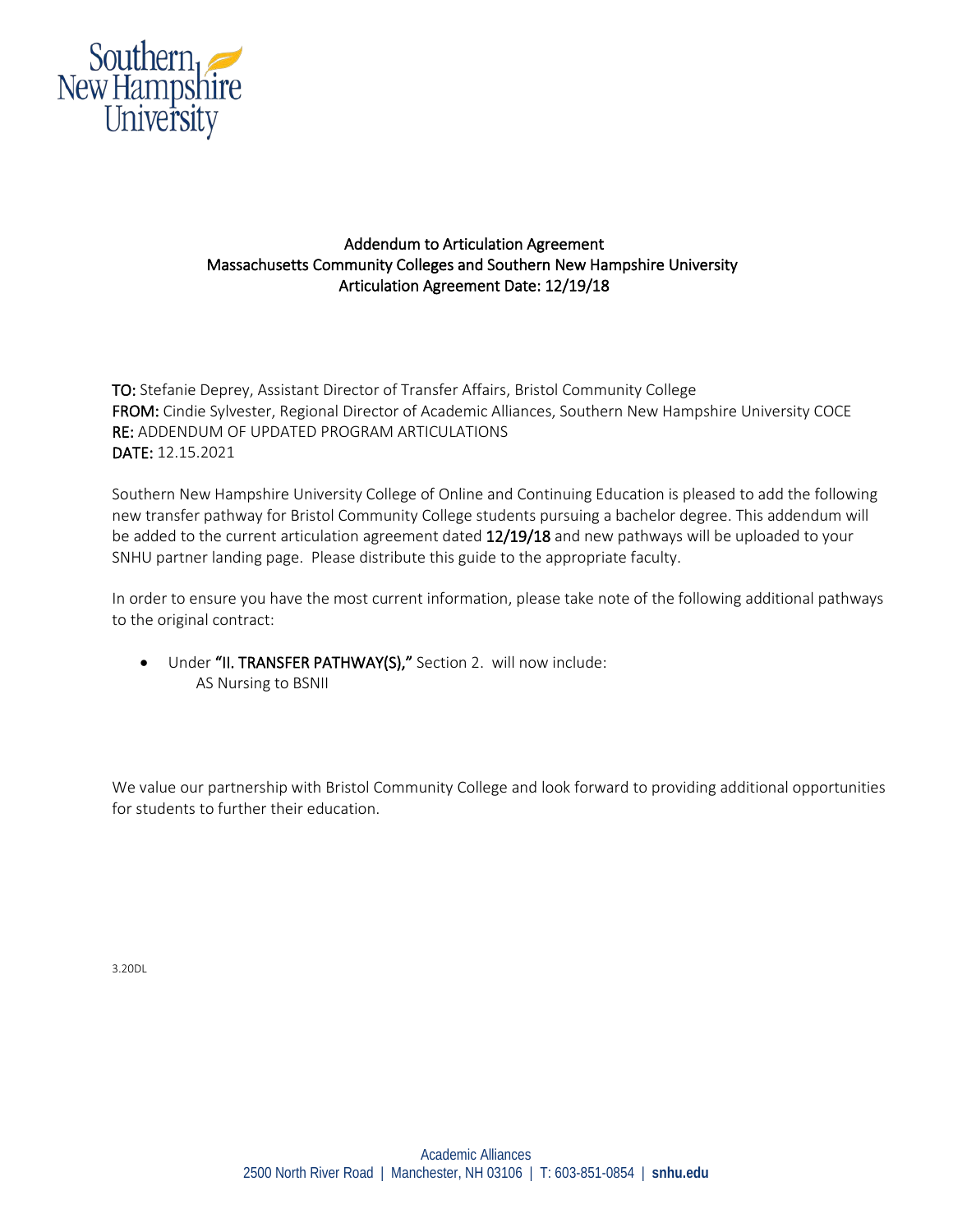

## Bristol Community College to Southern New Hampshire University Online

- Students who transfer with a conferred associates degree are entitled to a 10% tuition reduction accessed through mySNHU.edu.
- This guide serves as a mapping tool for students. Individual student evaluations will vary.
- Please contact Admission at 1-800-668-1249 or Academic Alliances at AcademicAlliances@snhu.edu.

| <b>Bristol Community College</b><br><b>AS Nursing Course Requirements</b>                                                                       | cr      | <b>Southern New Hampshire University Online</b><br><b>BS Nursing</b>                                                                                                                 | $\mathsf{Cr}$ |  |
|-------------------------------------------------------------------------------------------------------------------------------------------------|---------|--------------------------------------------------------------------------------------------------------------------------------------------------------------------------------------|---------------|--|
| Courses in bold are the associate degree<br>required courses.                                                                                   |         | <b>General Education Core Requirements</b>                                                                                                                                           | 42            |  |
| <b>ENG101 English Composition I</b>                                                                                                             | 3       | ENG 122 English Composition I                                                                                                                                                        | 3             |  |
| <b>ENG102 English Composition II</b>                                                                                                            | 3       | ENG 123 English Composition II                                                                                                                                                       | 3             |  |
| HST111 The West and the World I OR<br><b>HST112 The West and the World II</b>                                                                   | 3       | SNHU 107 or Free Elective for students transfer-<br>ring 12+ credits                                                                                                                 | 3             |  |
| MTH125 or higher                                                                                                                                | 3       | MAT 130, MAT 135, MAT 136, MAT 140, MAT 230,<br>or MAT 299                                                                                                                           | 3             |  |
| <b>Humanities Elective (Except COM160 &amp;</b><br><b>DST110)</b>                                                                               | 3       | EFAH: Fine Arts and Humanities Requirement<br>(ENG, FAS, HUM, LIT, MUS, PHL, LAR, LAS, LFR,<br>LSP, LAN, LMA, HUM 100, or HUM 200)                                                   | 3             |  |
| Fine Arts and Humanities Elective (ASL, ARC,<br>ART, CVC, DAN, ENG, FRN, HUM, MUS, PHL,<br>POR, SPA, or THE)                                    | 3       | EFAH: Fine Arts and Humanities Requirement<br>(ENG, FAS, HUM, LIT, MUS, PHL, LAR, LAS, LFR,<br>LSP, LAN, LMA, HUM 100, or HUM 200)                                                   | 3             |  |
| PSY101 General Psychology                                                                                                                       | 3       | PSY 108 Introduction to Psychology (ESBS)                                                                                                                                            | 3             |  |
|                                                                                                                                                 |         | PSY 211 Lifespan Development (ESBS)                                                                                                                                                  | $\sqrt{3}$    |  |
| <b>BIO233 Anatomy &amp; Physiology I</b>                                                                                                        | $3*$    | BIO 205 Human Anatomy & Physiology I (ESTM)                                                                                                                                          | 3             |  |
| <b>BIO234 Human Anatomy and Physiology II</b>                                                                                                   | $3*$    | BIO 211 Anatomy & Physiology II (ESTM)                                                                                                                                               | 3             |  |
| <b>BIO239 Elements of Microbiology</b>                                                                                                          | $3^*$   | BIO 212 Microbiology (EGED)                                                                                                                                                          | 3             |  |
| <b>Directed: MTH119 Fundamental Statistics</b>                                                                                                  | 3       | IHP 340 Statistics for Healthcare Professionals                                                                                                                                      | 3             |  |
| SNHU Course OR Waived by completion of:<br>A previous Bachelor's degree OR<br>Graduation from BCC's AS Nursing program after<br>January 1, 2018 | $0 - 3$ | IDS 400 Diversity                                                                                                                                                                    | 3             |  |
| <b>PSY252 Child Development</b>                                                                                                                 | 3       | General Education Requirement (ENG, FAS, HUM,<br>LIT, MUS, PHL, LAR, LAS, LFR, LSP, LAN, LMN,<br>ATH, ECO, HSE, POL, PSY, SCS, SOC, BIO,<br>CHM, GEO, GRA, IHP, IT, MAT, SCI, or HIS | 3             |  |
| <b>SNHU Online Transfer Requirement</b>                                                                                                         |         |                                                                                                                                                                                      |               |  |
| Students who hold an active unencumbered Registered Nurse license are awarded 45 credits for pre-licensure<br>nursing coursework.               |         |                                                                                                                                                                                      |               |  |

## *Continued on next page*